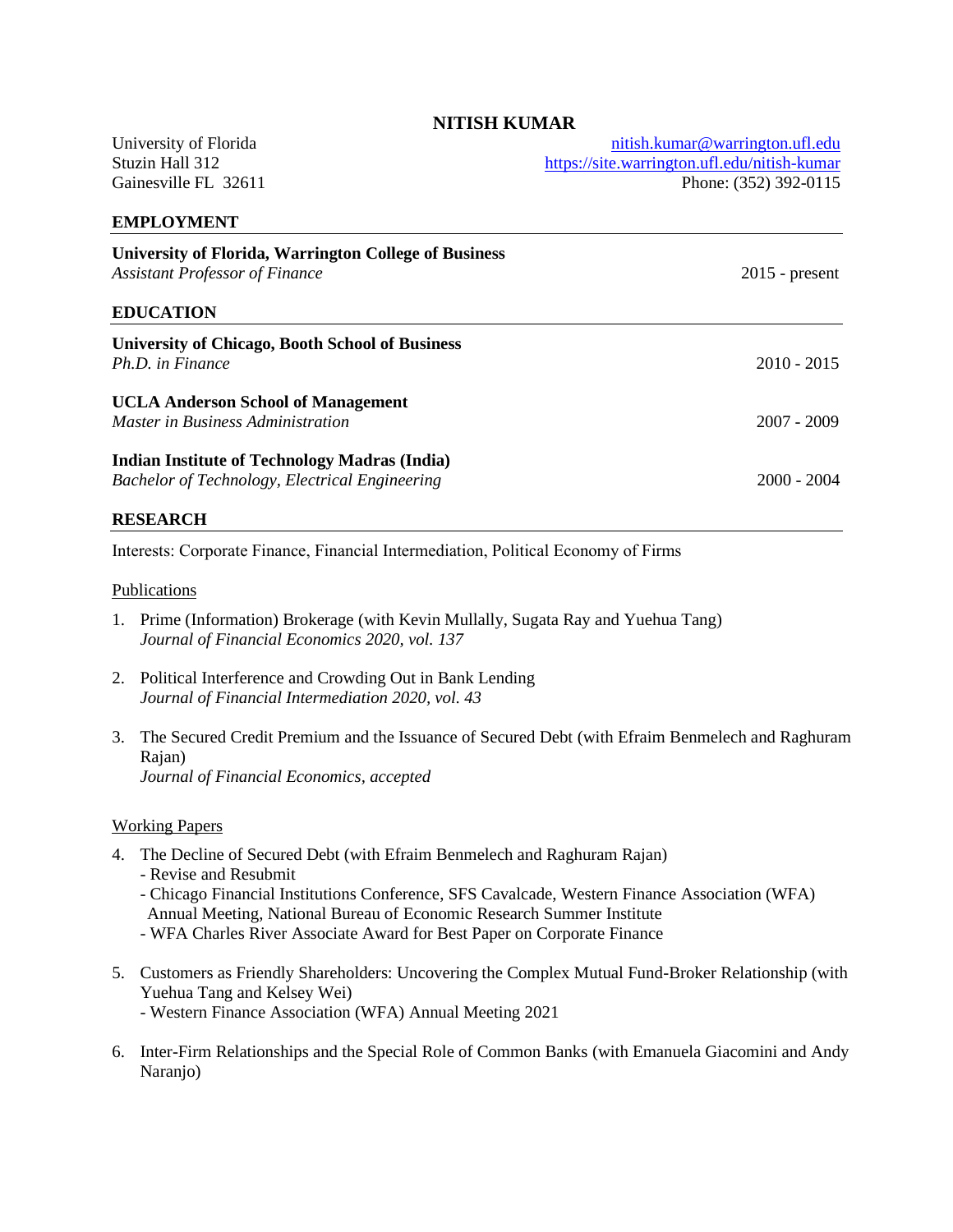7. ESG Lending (with Sehoon Kim, Jongsub Lee and Junho Oh) - Midwest Finance Association (MFA) Annual Meeting 2022, University of Delaware Weinberg Center/ECGI Corporate Governance Symposium 2022, FMA 2021, Fixed Income and Financial Institutions Conference 2021, Paris December Finance Meeting 2021

## **FELLOWSHIPS, GRANTS, AND AWARDS**

| $\bullet$ | Charles River Associates Award for Best Paper on Corporate Finance, Western<br>Finance Association (WFA) 2020 Meeting | 2020          |
|-----------|-----------------------------------------------------------------------------------------------------------------------|---------------|
|           | Yihong Xia Best Paper Award, China International Conference in Finance                                                | 2018          |
| $\bullet$ | First Prize, Chicago Quantitative Alliance (CQA) Academic Competition                                                 | 2017          |
|           | Eugene F. Fama PhD Fellowship, Chicago Booth                                                                          | $2014 - 2015$ |
| $\bullet$ | Katherine Dusak Miller PhD Fellowship in Finance, Chicago Booth                                                       | $2013 - 2014$ |
|           | CRSP Summer Paper Award, Chicago Booth                                                                                | 2011          |
|           | Chicago Booth PhD Fellowship                                                                                          | $2010 - 2015$ |
| $\bullet$ | L.H. Penny Scholarship in Accounting, UCLA Anderson                                                                   | 2009          |
|           | Dean's List and Faculty Scholar, UCLA Anderson                                                                        | 2008          |
| $\bullet$ | UCLA Anderson Fellowship Award                                                                                        | $2007 - 2009$ |

# **TEACHING**

#### Instructor

*University of Florida, Department of Finance, Insurance and Real Estate* Equity and Capital Markets (Fall 2021, Fall 2020, Fall 2019, Fall 2018, Fall 2017, Fall 2016, Spring 2016)

### **PROFESSIONAL ACTIVITIES**

Invited Conferences / Seminar Presentations (\* Presentations by myself)

American Economic Association Annual Meeting\*, Midwest Finance Association (MFA) Annual Meeting 2022, University of Delaware Weinberg Center/ECGI Corporate Governance Symposium 2022\* 2022

American Finance Association Annual Meeting\*, Western Finance Association Annual Meeting\*, Office of Financial Research\*, University of Florida Warrington College of Business\*, Asia-Pacific Corporate Finance Online Workshop 2021

Chicago Financial Institutions Conference (canceled)\*, Conference on Secured Debt at the London School of Economics (London, UK - canceled)\*, Indian School of Business\*, National Bureau of Economic Research Summer Institute\*, Northwestern University, SFS Cavalcade\*, University of Chicago, University of Florida Warrington College of Business\*, University of Florida Business-Economics-Law Workshop\*, Western Finance Association Annual Meeting\* 2020

American Finance Association Annual Meeting\*, Northwestern University Kellogg School of Management, Northwestern University Economic History and Finance seminars, Southern Methodist University, Stockholm School of Economics, University of British Columbia, University of Miami\*, University of Rochester 2019